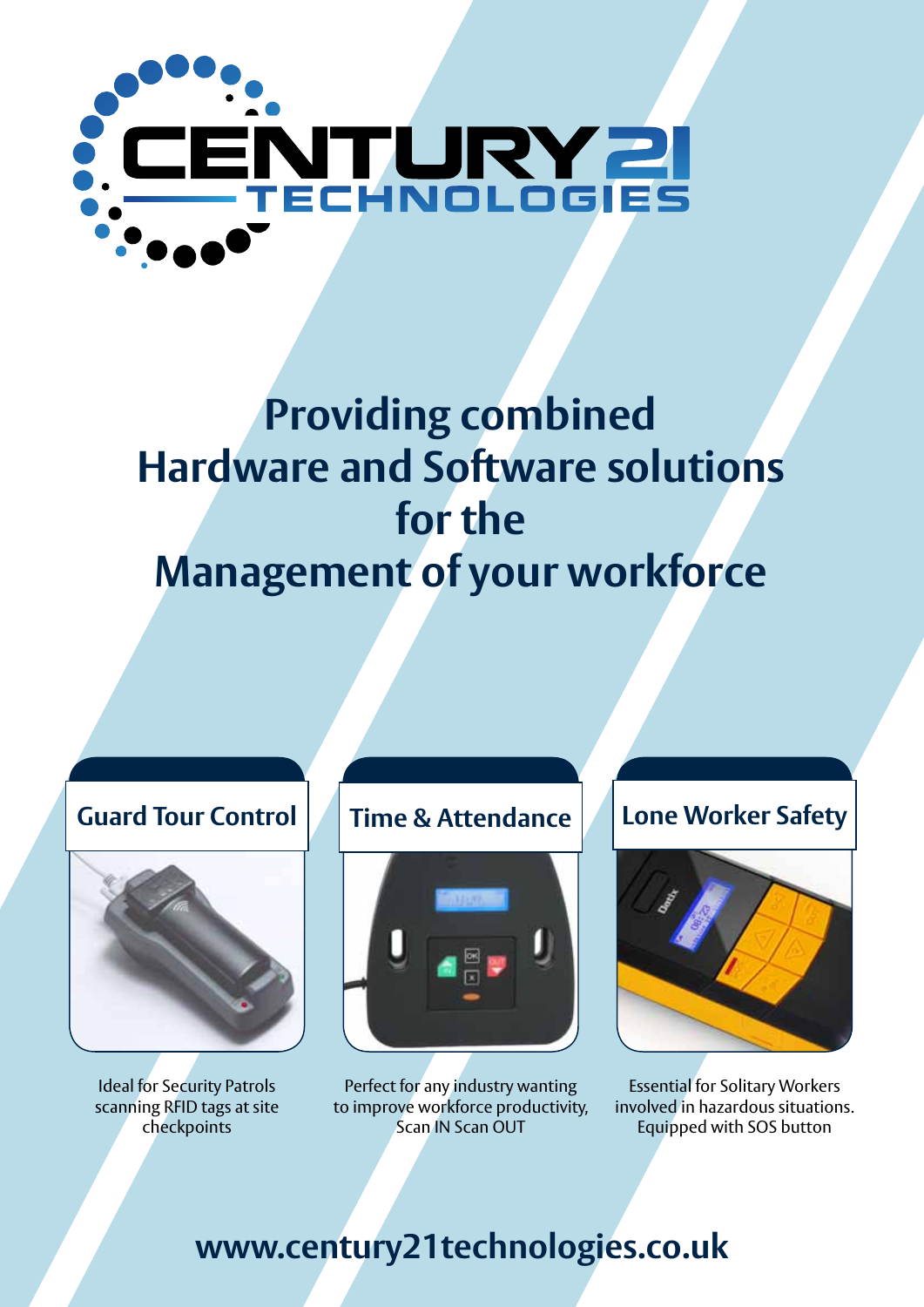### **Company Profile**

We specialise in the supply of electronic equipment & software for industry sectors that require the use of Guard Tour, Time and Attendance and Man Down Alert Systems (Lone Worker Safety).

We deliver value to our Customers by:

- Providing the Customer with the Best Product
- Providing the Customer with the Best Price
- • Providing the Customer with the Best Service

We will only supply the most trusted brand synonymous with technical innovation, build quality, user friendly and robust software. Therefore we have partnered with one of the leading manufacturers in Europe, SAVV S.r.l. Under the Datix brand name, SAVV currently manufactures a vast range of Guard Tour Systems, Time and Attendance Terminals and Lone Worker Alert Systems. Datix products are based on the most advanced technologies available on the market using RFID, NFC, GSM, GPRS, GPS and Bluetooth.

Because we have the partner relationship with SAVV we have the specialist training and skills necessary to deliver the correct system for your needs. The system is then covered by our standard care for all Customers, offering technical support, software updates, downloads and service repair of Datix devices.



C21T's Headquarters is based in the Historic Town of Bedford which is situated approximately 57 miles north of London.

Simply put ...

 "To provide leading edge solutions that will optimise Workforce Management and to provide & encourage safe working practices"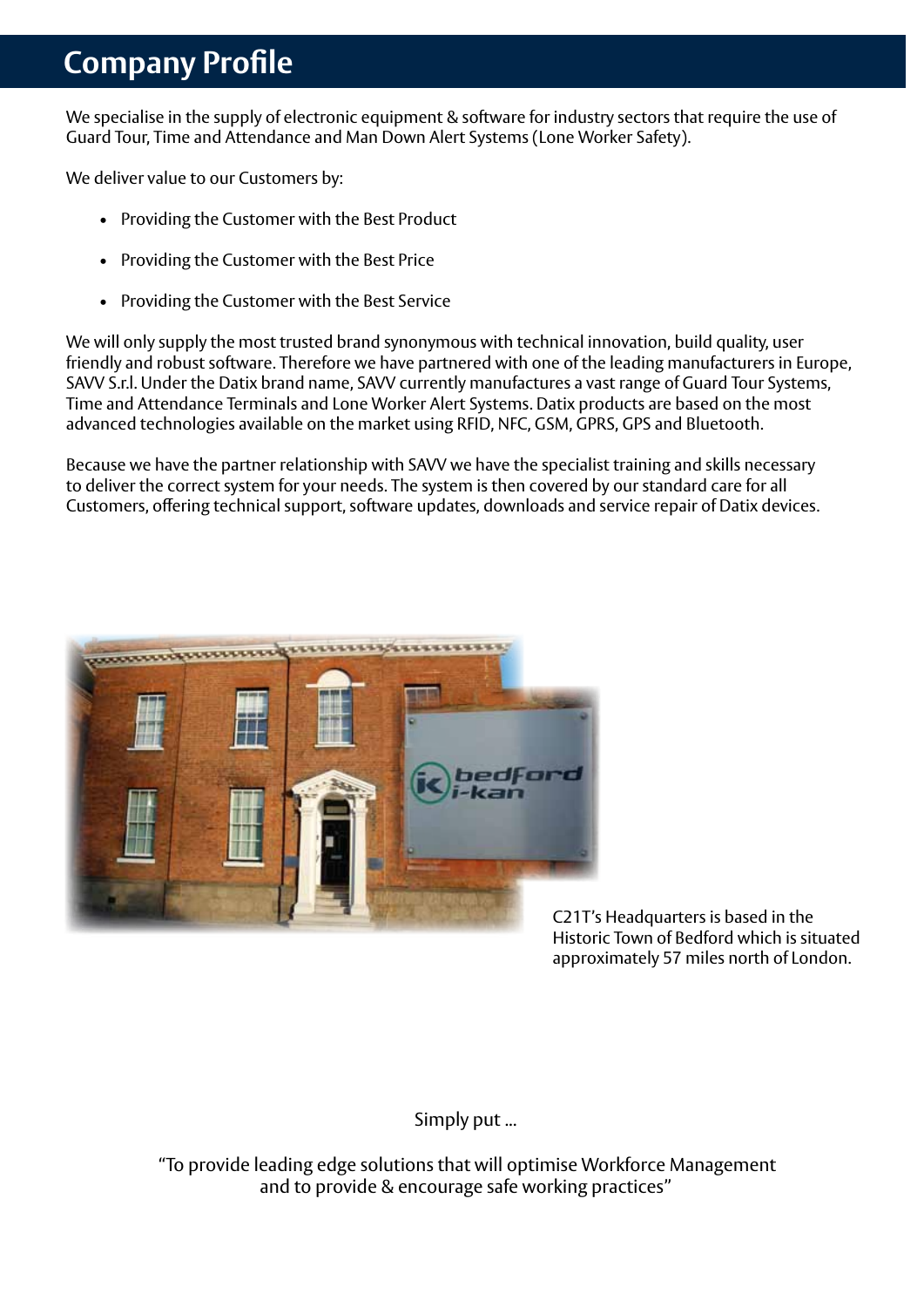### **Datix Range of Products**

The System Requirement using the Datix range of products from SAVV S.r.l.

#### **• HARDWARE**

Firstly you need to establish the type of hardware device suitable for the application. Considerations being made such as "Offline" or "Online". The application will usually dictate the hardware device most appropriate but some of the questions that may arise are - cost, durability of unit in application, GPRS data communications (voice calls/text), man down (loss of verticality/no movement) etc. There may be a requirement NOT to have hardware but to subscribe to the Datix2App for Smartphones reducing hardware costs.

#### **• SOFTWARE**

All devices whether dedicated Datix hardware or software App (Datix2App) will require the use of software.

**Suite WEB** – The web based solution (can also be used on local PC)

**RTS** – The unified platform for the management of Datix peripherals (hardware including Datix2App)

**Datix2Cloud/Datix2Cloud Value** – Virtual infrastructure (no need for dedicated server, hardware equipment)

The software plays an important function of the overall system, i.e. recording data, generating reports, tracking and much more.

Below are some of the industry sectors that

**Guard Tour Control, Time & Attendance and Lone Worker Safety** are used in –

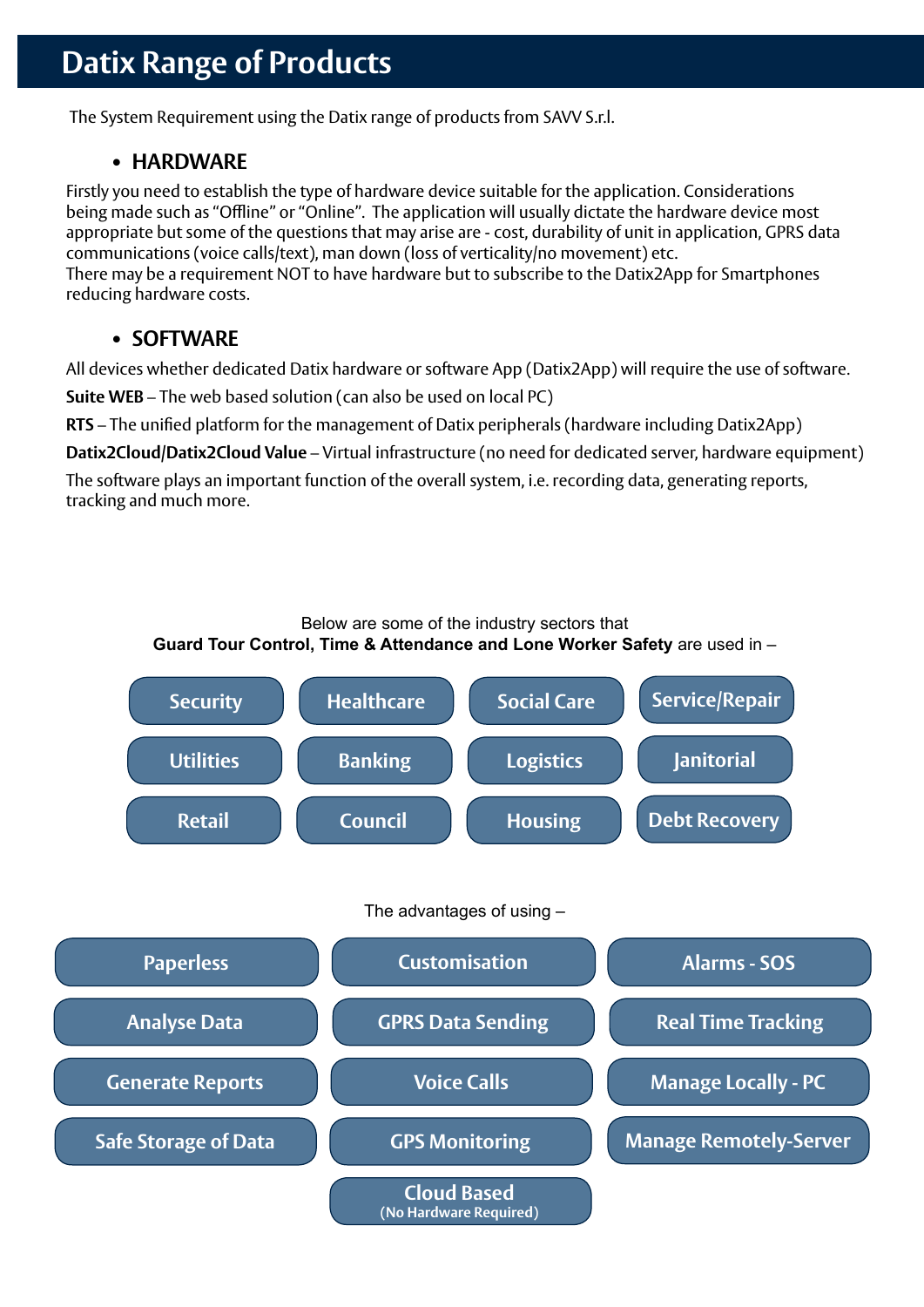### **Guard Tour Control** *for the security Industry (Site Patrols)*

#### **The main purpose of a Guard Tour System is to "certify" that an area has been checked**

**Datix Proxim** is a portable rugged RFID reader designed for tough environments. The Guard Tour System will allow the guarding company to certify that the area has been attended and checked. This is accomplished by the employee scanning tags placed at certain locations (checkpoints) using RFID (Radio Frequency Identification) technology. These checkpoints can be either inside or outside.

Datix Proxim is an RFID patrol control system designed for the electronic certification of guard tours. Extremely strong and reliable, Datix Proxim guarantees high security levels.

#### **Guard Tour Control + Time & Attendance (Hybrid)**

Increasingly is the requirement for a Guard Tour System to have the additional function of "Time and Attendance" information which has been requested by the Client. This allows the guarding company to record the shift time from start to finish of the employee as well as obtaining data regarding the assigned tasks such as when started/ finished and the time between tasks.

This can be achieved by devices that have a graphics display and keyboard.

Keeping it simple, to record Time and Attendance requires a device that has the "IN" and "OUT" keys on the Keyboard with a graphics (user display).

The solutions below are available



Pocket sized reader that can be effectively used for the certification of patrol services. This handheld is a cost effective and quickto-install solution for all who wish to approach the world of guard tour.



Designed to transmit the collected data in real time to the monitoring station through a fully featured 2-way GPRS connection. Datix NaNo G is now available with man down for lone workers

**NaNo G GPS (USB/SMS/GPRS/GPS)**



Combined with an embed GPS receiver useful to track your workforce in real time. Also, the GPS coordinates can be attached to man down alerts such as panic, loss of verticality and no movement.

**Wi-Trak Pro (USB/SMS/GPRS/GPS)**

IP55 and the most robust multi-function handheld which allows you to monitor patrols in real time. The unit comes with RFID reader, GPRS, GPS, man down system for lone workers and GSM calls.



OS

There is the option to use Datix software for your Android Smartphone. By loading the Datix2App you have a system that is ready to be used in the same application of -

Guard Tour System + Time and Attendance

Includes NFC tag reading, GPS tracking and man down alert system for lone workers.

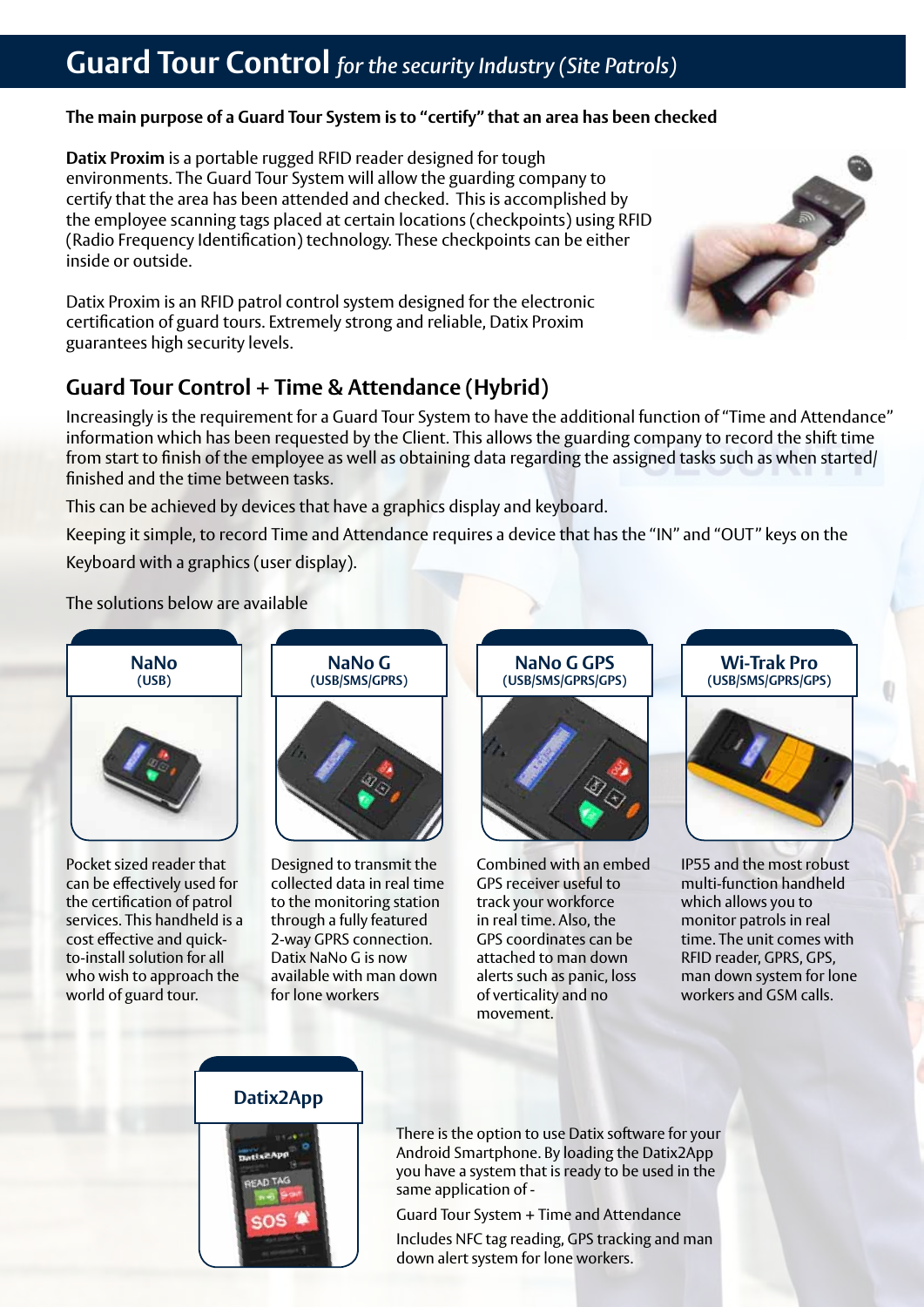### **Time & Attendance** *Monitor combined time and location of your workforce.*

Time and Attendance Terminals primary function is to certify when an employee scans themselves against either a wall mounted NaNo WE/NaNo G WE using an ISO card or key fob or using the Datix hardware devices against RFID / NFC mounted tags. Dedicated Datix devices will use RFID technology and Smartphones (Datix2App) use NFC technology to scan.

All Time and Attendance Terminals come with increased functionality that includes a graphics display and keyboard.

#### **We can provide wall mounted solutions using the NaNo WE/NaNo G WE models.**

Some of the many features include GPS tracking, 2 –way GPRS connection, Voice calls, Man-down alerts, selectable user programmed tasks (up to 30 which can be programmed by the user) and many more functions.

The solutions below are available



Cost-effective RFID wall terminals highly recommended for managing attendance in remote yards/janitorial services. Datix NaNo G WE is able to transmit each clock-in and clockout in real time to the monitoring station.



Combined with an embed GPS receiver useful to track your workforce in real time. Also, the GPS coordinates can be attached to man down alerts such as panic, loss of verticality and no movement.



Pocket sized reader that can be effectively used for the recording of staff attendance. This handheld is a cost effective and quick-toinstall solution for all who wish to monitor and improve workforce productivity.



IP55 and the most robust multi-function handheld which allows you to monitor and proof staff attendance in real time. The unit comes with RFID reader, GPRS, GPS, man down system for lone workers and GSM calls.



Designed to transmit the collected data in real time to the monitoring station through a fully featured 2-way GPRS connection. Datix NaNo G is now available with man down for lone workers.



By loading the Datix2App on your smartphone you have a system that is ready to be used in any industry as a cost effective solution. Includes NFC tag reading, GPS tracking and man down alert system for lone workers.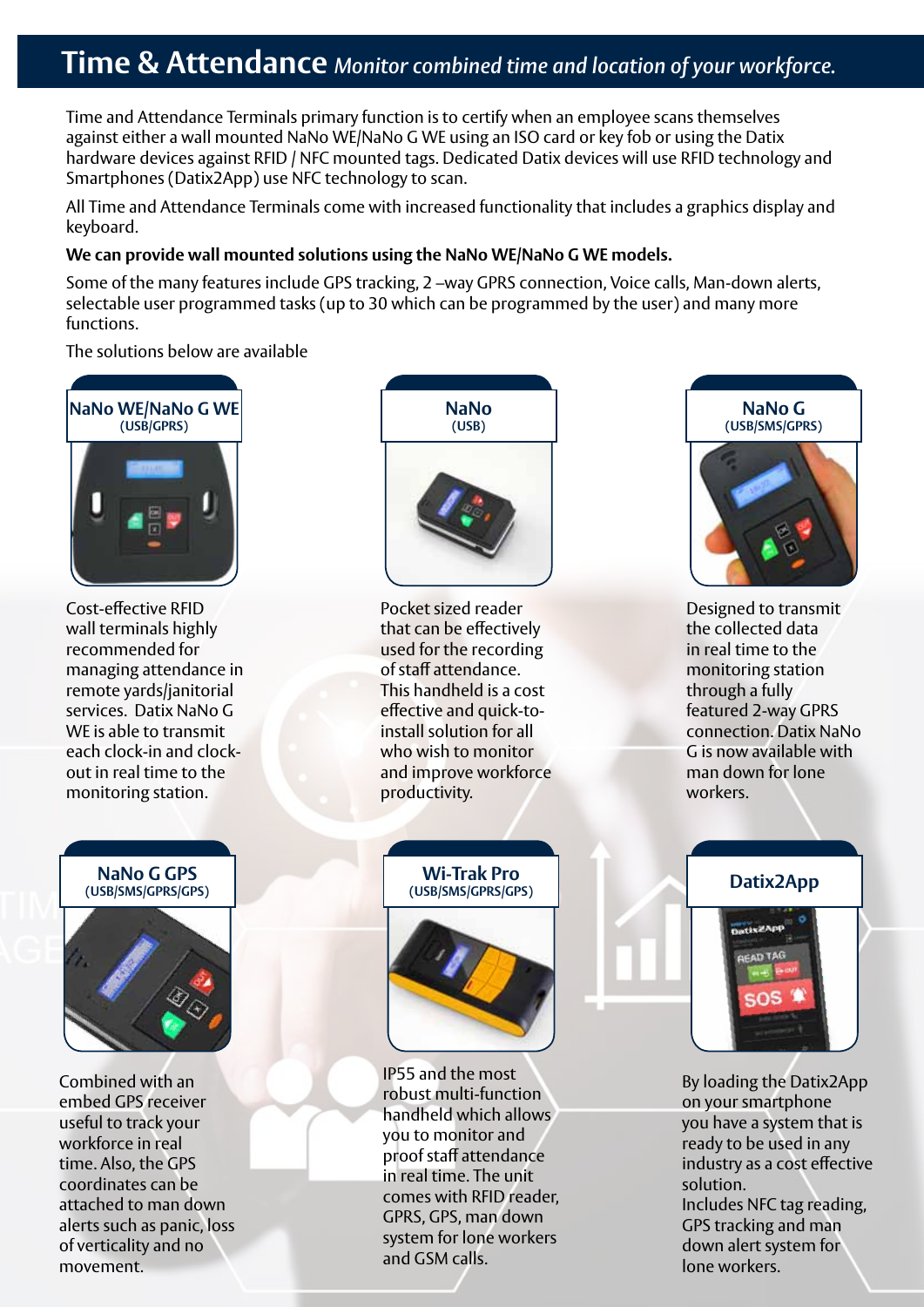### **Lone Worker Safety** *protecting your workforce*

We offer a range of devices from the dedicated Datix hardware to the Datix2App for Android Smartphones. This gives you the flexibility to choose the right solution for your application. All these solutions give you as standard panic/SOS button.

The Lone Worker Safety solution can be used in most industries to provide "safe working practices". Some of the industries are-Security, Construction, Field Service Work, utilities, Care Workers and many more.





Our entrance level device for lone workers engaged in potentially dangerous solitary activity. The device automatically dials from the programmed numbers list also panic, loss of verticality and no movement detection as well as other features. The Safe Edition disables "in", "out" function and only traces the last indoor tag position.

Now comes with a GPS receiver for easy outdoor tracking. The GPS coordinates can be attached to man down alerts such as panic, loss of verticality and no movement. The device automatically dials from the programmed numbers list.

Designed for harsh environments comes our tough IP55 rated device to increase safety of employees engaged in solitary activities in potentially hazardous situations. Loss of verticality, no-movement and panic alerts can be dispatched as Text (SMS), GSM calls and GPRS.

**Wi-Trak Pro (USB/SMS/GPRS/GPS)**

Reduce hardware cost

by using the App on your Android Smartphone. This gives you a system that is flexible. Incudes NFC tag reading, GPS tracking and Man Down alert system for lone workers.

### **Datix2App**

**The app is compatible with existing software platforms including Datix RTS, Datix Suite, Datix Suite Web and even Datix2Cloud Value.**

The Datix2App is a multifunctional App for Android Smartphones that can be used for:

Guard Tour Systems

Time and Attendance

Lone Worker Safety & other industry sectors

#### **It is the winning technological solution.**

#### *Features: Benefits*

Incident management **Simple and easy to use** GPS Positioning



Operating platform - Android and No additional hardware required NFC tag scanning **Maximises** the features of your Smartphone

Loss of vertically, immobility and panic alert and many more functions Multimedia incident management capabilities using - picture, video, signature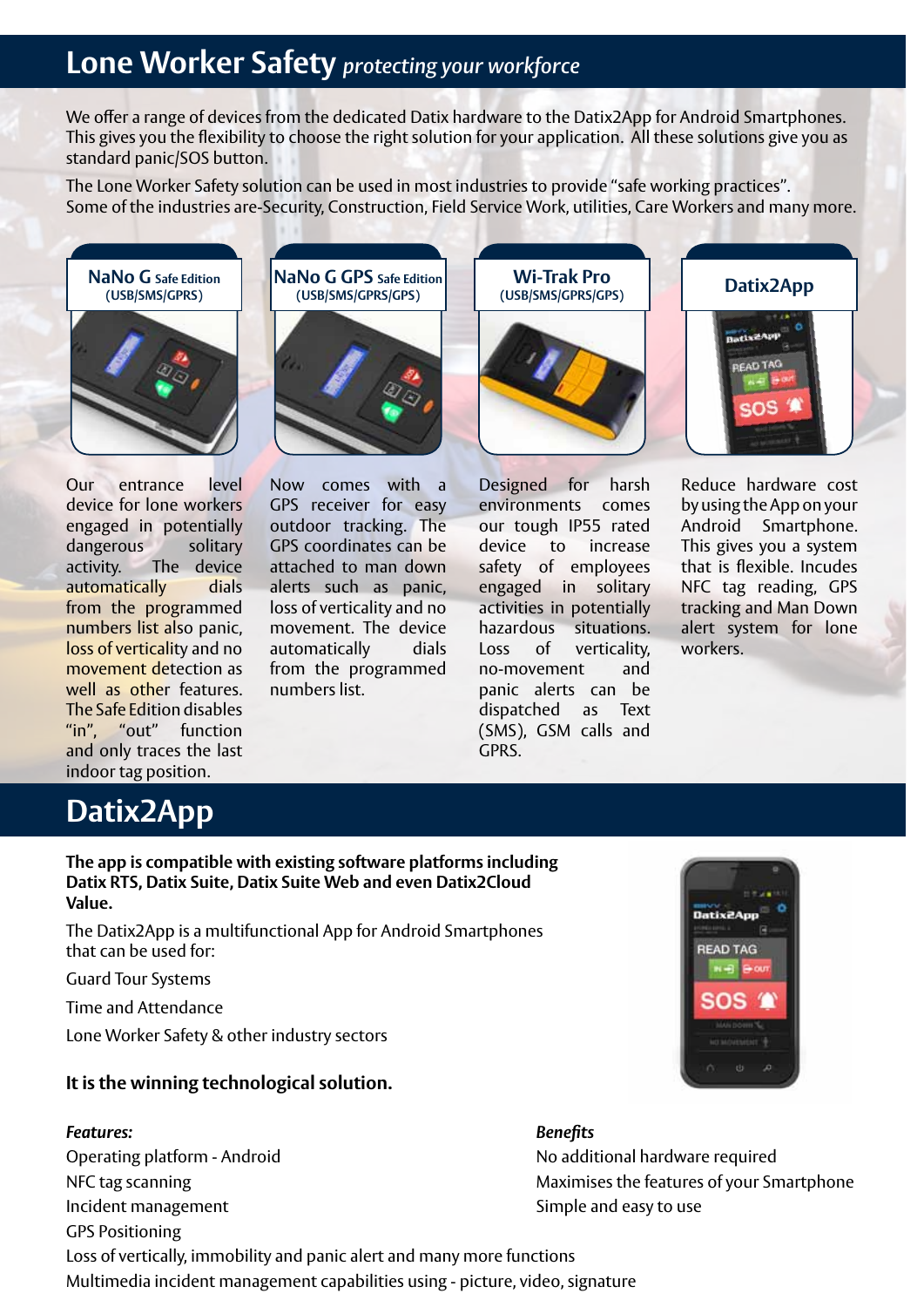## **Typical Applications**

There is no reason why it could not be used in all the 3 applications as a complete solution Example Datix2App.

#### **CERTIFIED**

A perfect example could be a Guard Tour System where the Client requires evidence that the area has been "certified" and checked.

#### **TIME**

As well as the area being certified there may be a requirement for Time and Attendance so that the Guard can show where he/she has been and for how long. This allows the Client to see more detailed information.

#### **SAFETY**

In some environments it may be necessary that the Guard has a panic button and additional features such as loss of verticality and extended immobility for the absolute reassurance of their safety. In this case the Man Down Alert Systems are invaluable.

So you can see how useful the **Datix2App** can be.

### **Tags**

Whichever hardware device or Datix2App you choose you will need to use tags to record your presence. These are fixed at the location attended.



Datix RFID systems read 125 KHz passive RFID tags (no power supply required and cheaper than active tags).

Tags are available with different form factors (disc, Keyfob, ISO cards).



Datix2App only reads using the NFC (Near Field Communications) system.

The frequency range is 13.56 MHz's

The form factors are – Disc and ISO card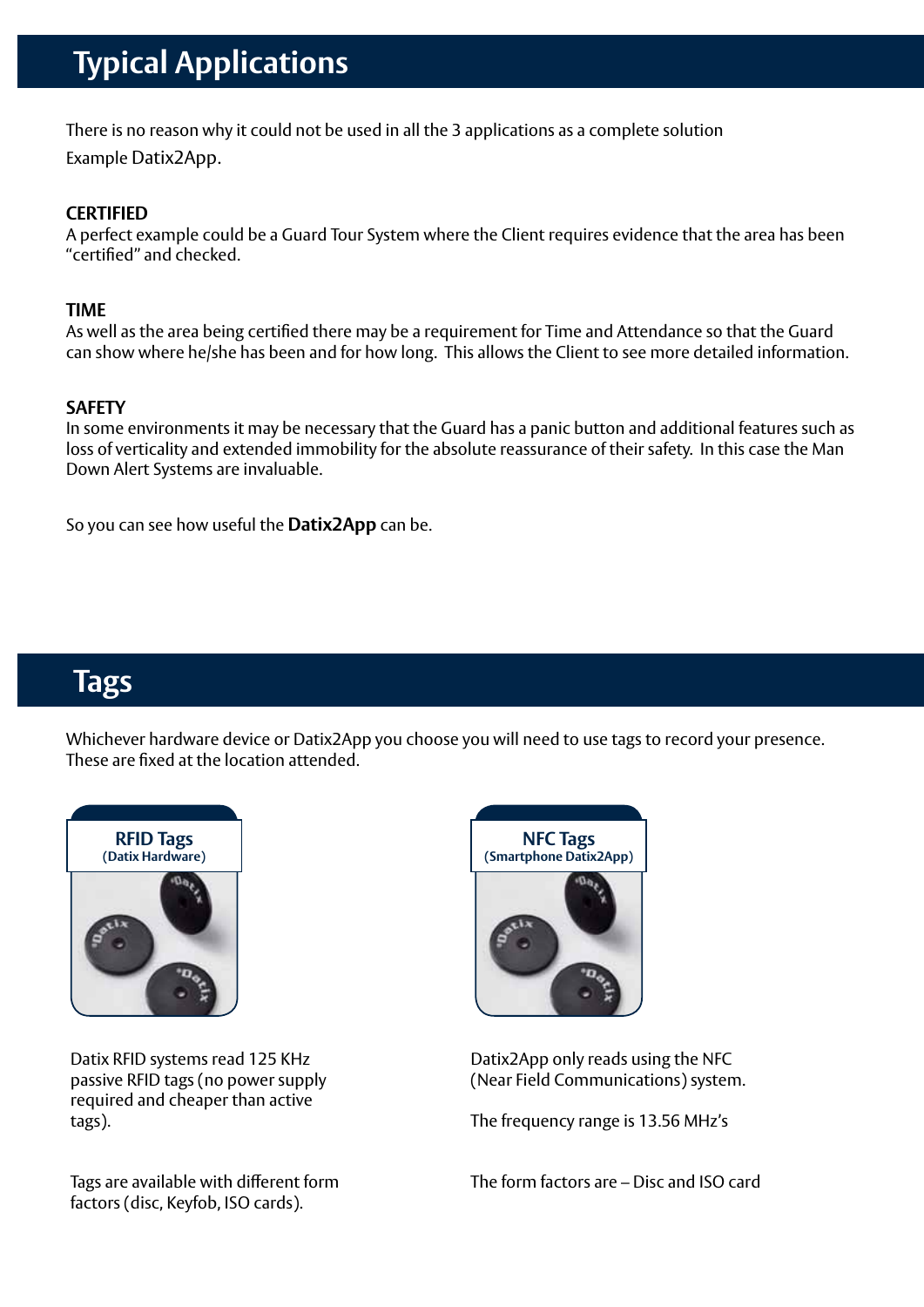### **Software**

The Datix range of software that is used with the Hardware Devices and Smartphone App (Datix2App).

**Suite WEB** - The Web based solution (can be used locally on a PC)

**Datix2Cloud/Datix2Cloud Value** - Cloud based with low investment and no maintenance

**RTS** - The unified platform for the management of Datix Devices

### **[Datix Suite Web]**

**Datix Suite WEB** is a web based software solution for the centralized management/configuration of Datix Device. The software can also come in a version that is installed locally on a PC.

#### **Server licences are required**

 Product code: SW SW1 - License: Single, 1 Server, 1 DB - Customers/Sites: 1 Product code: SW SW10 - License: Single, 1 Server, 1 DB - Customers/Sites: 10 Product code: SW SWX - License: Single, 1 Server, 1 DB - Customers/Sites: Unlimited

#### **User licences are required**

Product code: SW WECAL1 - Users: 1 Product code: SW WECAL5 - Users: 5 Product code: SW WECAL10 - Users: 10 Product code: SW WECAL25 - Users: 25

#### **Why use Datix Suite Web?**

More efficient - Thanks to the "Network" the users of Datix Suite WEB can access the data via a web browser virtually from anywhere, including mobile PCs and tablets. The centralized architecture makes every user free to manage the system with full mobility by eliminating almost completely all support issues typical of desktop installations. With Datix Suite WEB the code of the application is installed on the server and each user accesses the system through a web browser over the network.

More secure - The centralization of data results with increased security and less recovery time in the event of failure. Each update is immediately available to all users. Even the backup tasks are more efficient allowing the necessary redundancy to minimize the possibility of data loss in case of viruses or intrusions.

Cost effective - The web version of Datix Suite allows you to minimize investment and reduce operating costs. The user's ability to perform their work through the web browser allows you to use in various locations "common" machines without any special requirements in terms of performance and cost.

| <b>Built Suite MER</b>                                                                                              |                                                                                                                                                                                                                                                                                                                                                                                                                                                                                                                                                                                                                                                                                                                                                                                                                                                                                                                                                                                                                                                                                                                                                                                                                                                               |                                                                                                                                                                                                       |                                          |
|---------------------------------------------------------------------------------------------------------------------|---------------------------------------------------------------------------------------------------------------------------------------------------------------------------------------------------------------------------------------------------------------------------------------------------------------------------------------------------------------------------------------------------------------------------------------------------------------------------------------------------------------------------------------------------------------------------------------------------------------------------------------------------------------------------------------------------------------------------------------------------------------------------------------------------------------------------------------------------------------------------------------------------------------------------------------------------------------------------------------------------------------------------------------------------------------------------------------------------------------------------------------------------------------------------------------------------------------------------------------------------------------|-------------------------------------------------------------------------------------------------------------------------------------------------------------------------------------------------------|------------------------------------------|
| $- -$<br>۰<br>$\overline{\phantom{a}}$<br><b>Select Service</b><br>---<br><b>SECOND LINESTS</b><br>œ                | ---<br>---<br>--<br><b><i><i><u>RESPONSIVENCE</u></i></i></b><br><b>Service</b><br>and Circle of Concerning<br><b>Harriott</b><br>matedy homesaged been<br>available in North<br>DATE TO the Williams of the case.<br>and looking that<br><b>MARKET</b><br>and Chinese Come<br>warned.<br><b>SECURE A</b><br><b>SHORE</b><br><b>GREATER CARDS</b><br>Solicité les donc (WE's or per left une<br><b>GREGARD SHA</b><br>Sales<br><b>STARK Reals</b><br>pares (27 km 201-5 x ps. 21" behind pares<br>antique in Time<br><b>Lake Age</b><br><b>HECHEL</b><br><b>SOUR</b><br><b><i>CONTRACTOR</i></b><br>intrim for buy 1953 and 2-7 band by<br><b>PERCHART MARK</b><br>printed controls. He'll be sentimented<br><b>ASSISTENCE</b><br><b>Land</b><br><b><i>ASSESSED MA</i></b><br>Links of<br>dominate.<br>01019107304<br><b>GIRDER SEA</b><br><b>Santa</b><br>$-1$<br>the control<br>ment part<br>m.<br>THE R. P. LEWIS CO., LANSING MICH.<br>Transite de altres chiesas de<br>3081582<br><b>THEFT</b><br>District Contractor<br><b>SIMBROGRAP</b><br>$\frac{1}{2} \left( \frac{1}{2} \right) \left( \frac{1}{2} \right) \left( \frac{1}{2} \right)$<br><b>College</b><br><b>WINDLESS</b><br><b>Santa</b><br><b>Simple</b><br>and .<br><b>Daniel</b><br>18931888 |                                                                                                                                                                                                       |                                          |
| <b>Guard Tour</b><br>196.08.0700444<br><b>Busine Basical WEIG</b><br>囤<br><b>STEEL</b><br>臨島<br><b>Senate</b><br>-- | Sand parties, November 2010<br><b><i><u>Seconds</u></i></b><br>$-$<br>$12 - 12$<br><b>Selling</b><br>PERSONAL STRAIGHT<br>14044<br><b>STERNES</b><br><b>CONTRACTOR</b><br>24 lands<br>WE SHOW UP RANGERED<br>we drive a city that the count<br><b>Links</b>                                                                                                                                                                                                                                                                                                                                                                                                                                                                                                                                                                                                                                                                                                                                                                                                                                                                                                                                                                                                   | means (19)<br>$\overline{a}$<br><b>Tools are not buy</b><br><b>SHARE STORES</b><br>$\overline{\phantom{a}}$<br>$-$<br><b>SHARP SULA</b><br><b>SHATALL</b><br>Sergenand<br><b>WASHINGTON</b>           |                                          |
| <b>Service Order</b>                                                                                                | <b>Datix Suite WEB</b><br>4.141, 0.031, 0.03<br>---<br><b>Colorado Bookday</b><br><b>No. Tele</b><br>$\Phi$<br>ь<br><b>Static Railry WIN</b><br>--<br><b>January Windo</b><br>classed states<br><b>HIGHAN</b><br>101107-017<br><b>Salimental AV</b><br><b>TRESPONDER</b>                                                                                                                                                                                                                                                                                                                                                                                                                                                                                                                                                                                                                                                                                                                                                                                                                                                                                                                                                                                      | <b>The Second Contract of the Contract</b><br><b>Search</b><br>-<br><b>TELESCO</b><br>_<br>罪<br><b>COLOR</b><br>$-11.1$<br>SHA<br>-<br><b>COLOR</b><br><b>SPERING</b><br><b>HELL</b><br><b>SPERIE</b> | <b>DATABLE 01818</b><br><b>REMARK DR</b> |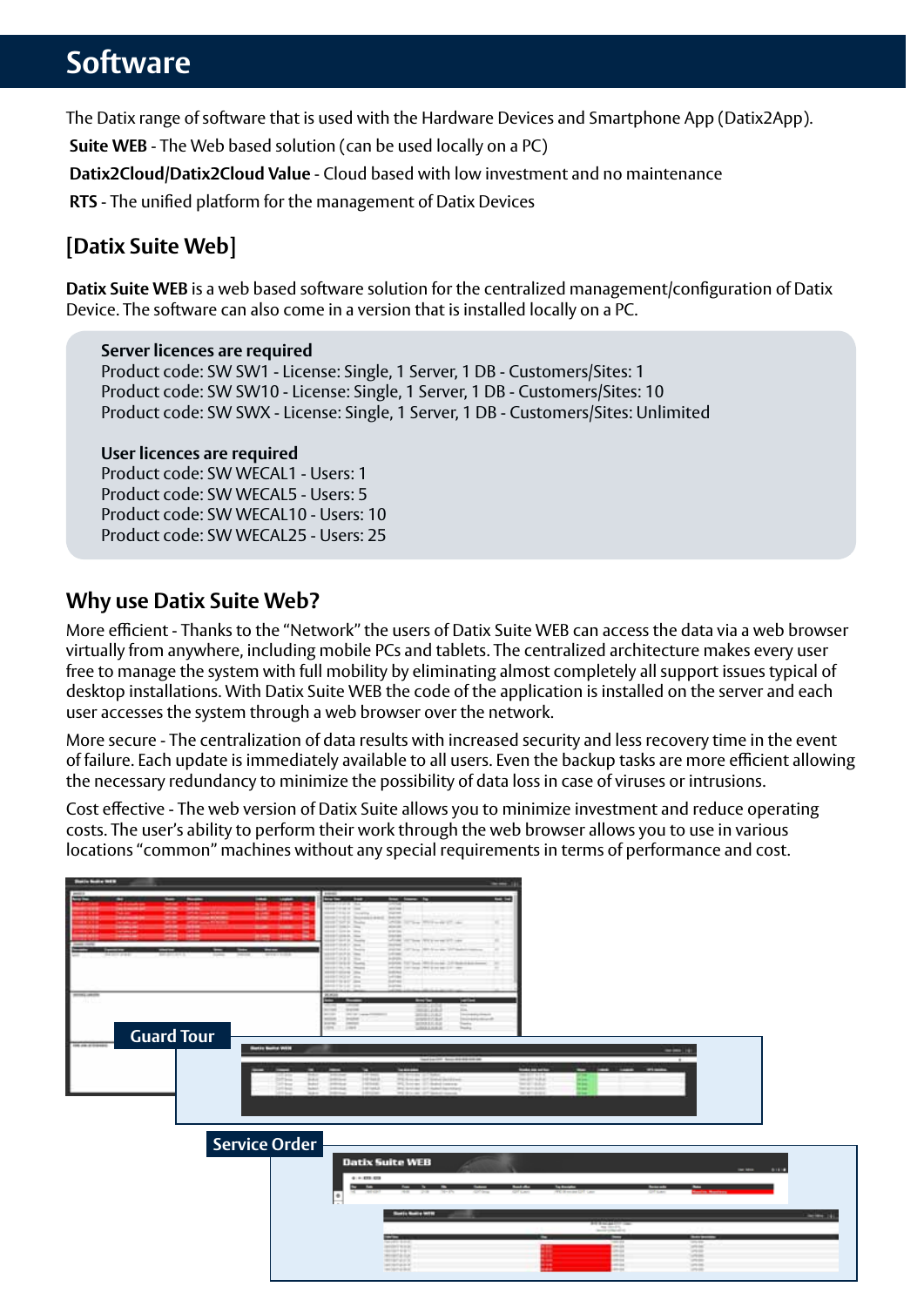#### **[Datix2Cloud (SaaS) Software as a Service]**

The system is provided on a virtual infrastructure providing a flexible and robust system with no maintenance or hardware costs.

Provided in SaaS (Software as a Service) mode and designed for the reception, processing, saving and consultation of data and status signals transmitted by SAVV or Datix brand hardware devices equipped with TCP/IP network connectivity (e.g. GPRS, 3G/4G, Wi-Fi,...), including Android smartphones with Datix2App application. The services are available for both purchased and leased devices and do not include the supply of a SIM card or data traffic for which the equipment users remain responsible.

The two services differ by the pricing mode.

The Datix2Cloud service is provided on a pay-per-use basis when you buy and top-up service credits. The credits used over a given period of time depend on the quantity of the cloud resources used.

Devices - fixed and portable Datix terminals or Android smartphones with:- Datix2App (10 credits each / 24hrs) RFID/NFC tags (0.1 credit each / 24hrs) Web users (1 credit each / 24 hrs.)

Instead the Datix2Cloud Value service is provided on a flat-rate basis

The Customer shall purchase a cloud key (with a 1 month or 12 months validity) for each device to be connected with the Platform, regardless of the number of RFID/NFC tags in use and web users who need to login the application (up to max 5 web users each subscription).

### **[Datix RTS]**

Datix RTS is the core of the interaction between the data centre and Datix remote units. The platform receives processes and forwards any incoming information transmitted by Datix remote equipment such as tags, GPS positions and alerts (e.g. Man Down, SOS).

Being a multi-channel solution Datix RTS is able to support any kind of transmission through-

- • GSM
- • SMS
- • GPRS
- • 3G and 4G
- • TCP-IP

Datix RTS also allows fully featured 2-way GPRS connections with on-line units (e.g.: Datix Wi-Trak Pro and Datix NaNo G).

#### **Product codes and licensing**

The installation and use of Datix RTS platform requires a license for each PC/Server operating RTS SE. RTS Configurators, RTS Analyser and RTS Monitor do not require any license and may be installed in multiple **locations** 

#### **END-USER**

Product code: SW RTSSED10 - License: Single, 1 PC/Server - Supported devices: 10 Product code: SW RTSSED50 - License: Single, 1 PC/Server - Supported devices: 50 Product code: SW RTSSEDX - License: Single, 1 PC/Server - Supported devices: Unlimited

#### **SYSTEM INTEGRATOR**

Product code: SW SW RTSSED10SI - License: Single, 1 PC/Server - Supported devices: 10 Product code: SW SW RTSSED50SI - License: Single, 1 PC/Server - Supported devices: 50 Product code: SW SW RTSSEDXSI - License: Single, 1 PC/Server - Supported devices: Unlimited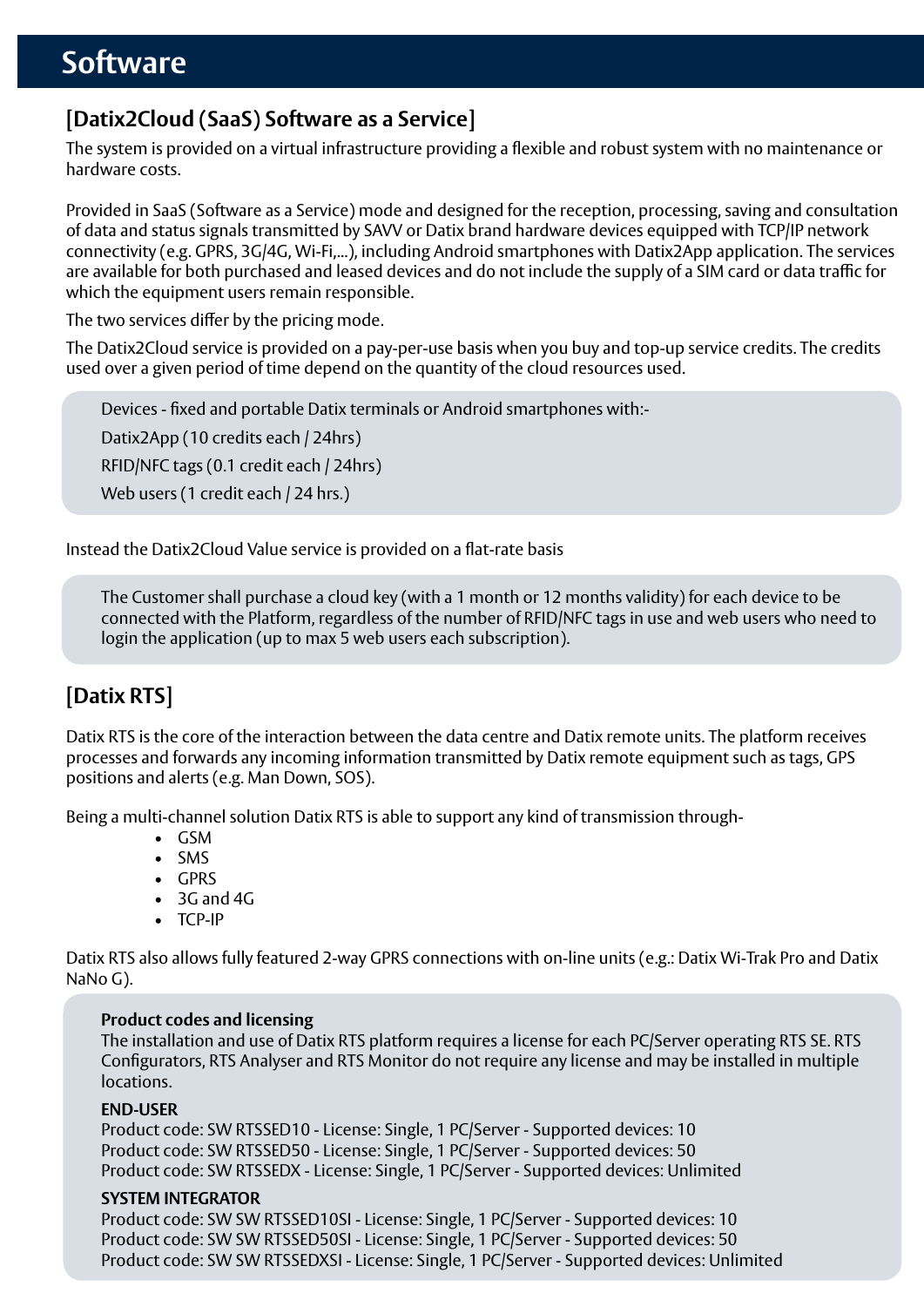### **Device Specifications**

### **Portable Handheld Devices**



- 125 KHZ RFID tag reading
- **•** Memory type: EEPROM
- Memory size: 5,000 readings
- (7,500 readings for Plus version) Visual and acoustic alerts
- Infrared communication with Datix Central Unit
- Rechargeable 1800mA 4.8V Ni-Mh battery
- $\bullet$  Battery charge via Datix
- Central Unit • Enclosure: Bayblend
- $\bullet$  IP 67
- Weight: approx:230gr
- $\bullet$  Dim: 140 x 58 x 43mm.
- Battery Life: max 6/7 weeks with new battery and normal environmental conditions

**Wi-Trak Pro (USB/SMS/GPRS/GPS)**

## **Portable Handheld Device Wall Mountable Device**



- RFID 125 KHz tag reading
- <sup>l</sup> 128 x 32 graphic display
- 30 selectable tasks
- Memory size:10,000 records
- Communication and data
- downloading: USB
- Rechargeable LI-Ion battery **•** Battery recharge via USB
- DST management
- Backup battery for RTC (clock)
- Dim:  $80 \times 50 \times 22$ mm (NaNo)<br>• Weight: approx.  $90$ gr (NaNo)
- <sup>l</sup> Weight: approx. 90gr (NaNo)



- RFID 125 KHz tag reading
- 128 x 32 graphic display
- 30 selectable tasks <sup>l</sup> Memory size: 5,000/10,000 records
- Communication and data downloading: USB and 2-way GPRS
- GPS (optional)
- Man down system with panic and loss of verticality via Text and GPRS
- Rechargeable LI-Ion battery
- Battery recharge via USB<br>● DST management DST management
- 
- Backup battery for RTC (clock)
- Dim:  $99 \times 56 \times 26$ mm (NaNo G)<br>● Weight: approx 150gr (NaNo G) <sup>l</sup> Weight: approx. 150gr (NaNo G)
- 



- RFID 125 KHz tag reading
- 128 x 32 graphic display
- 30 selectable tasks
- Memory size: 10,000 records Communication and data downloading: USB (all models)
- 2-way GPRS (only NaNo G) Emergency Li-Ion backup battery
- Battery recharge via USB
- DST management
- Backup battery for RTC (clock)
- $\bullet$  Dim: 95 x 80 x 22mm (NaNo WE), 100 x 100 x 26mm (NaNo G WE)
- <sup>l</sup> Weight: Approx. 190gr (NaNo WE), 270gr (NaNo G WE)
- Reads 125 KHZ RFID tag
- Automatic & manual (clock-in/out) tag scan
- Graphic Display<br>• On-screen incid
- On-screen incident management<br>• Memory size up to 10,000 scans
- Memory size up to 10,000 scans
- $\cdot$  2G/3G
- GPS receiver
- Fast call to 2 numbers (Key 1 and Key 2)<br>● Additional calls to phone contacts Additional calls to phone contacts
- White list for incoming calls
- Panic button and loss of verticality alert  $\bullet$  Additional alorts available (device on
- Additional alerts available (device on, device off, low battery…)
- Alerts through data connection, text, GSM numbers dialling
- Alerts sent as text include last position and last tags scanned
- On-line (GPRS) and Off-line (USB) data downloading
- Rechargeable Li-Ion battery 2000mAh • RTC backup battery<br>• Battery recharge via
- Battery recharge via external docking
- station or USB port Dim: 129 x 63 x 29mm
- $\bullet$  Weight: approx. 230gr
- <sup>l</sup> IP55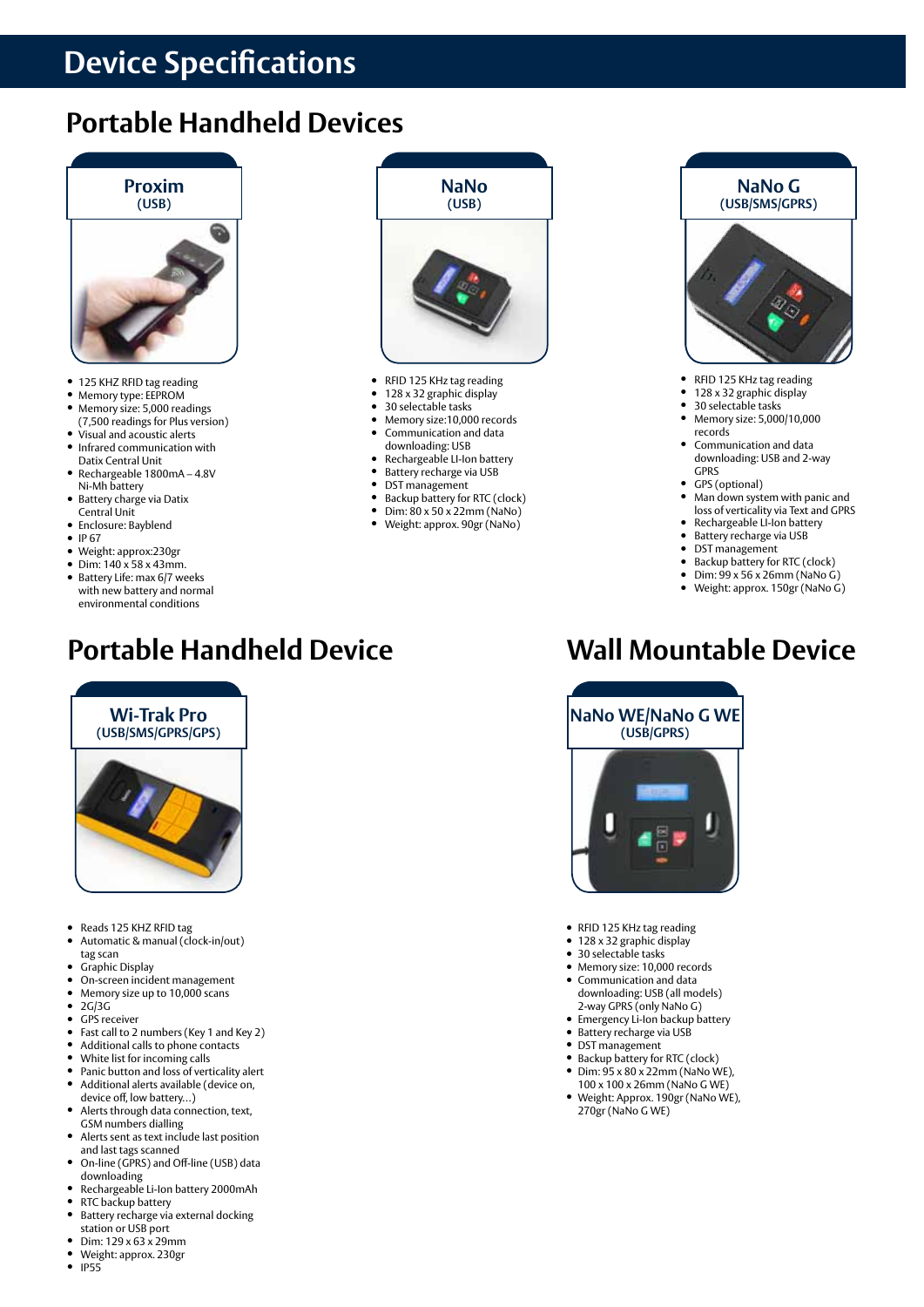### **Device Specifications**



- RFID 125 KHz tag reading
- 128 x 32 graphic display
- 30 selectable tasks
- Memory size: 5,000/10,000 records **• Communication and data**
- downloading: USB (all models)
- 2-way GPRS (only NaNo G)
- **•** GPS (optional, only Nano G)
- Man down system (only NaNo G) with panic and loss of verticality via Text and GPRS
- Rechargeable LI-Ion battery
- **•** Battery recharge via USB
- DST management
- Backup battery for RTC (clock)
- $\bullet$  Dim: 108 x 58 x 26mm (NaNo G GPS)
- Weight: approx. 160gr (NaNo G GPS)



- 128 x 32 graphic display
- GSM/GPRS Dualband module
- GPS receiver (optional)
- Panic, loss of verticality and no movement alerts via Text and GPRS
- RFID 125 KHz tag reading
- Device configuration via USB/GPRS
- Rechargeable Li-Ion battery
- **•** Battery recharge via USB
- DST management
- Backup battery for RTC (clock)
- $\bullet$  Dim: 99 x 56 x 26mm (NaNo G), 108 x 58 x 26mm (Nano G GPS)
- <sup>l</sup> Weight: approx. 150gr (NaNo G), 160gr (NaNo G GPS)

### **Smartphone App**



- Android OS
- NFC tag scanning
- Automatic or manual NFC scanning with clock-in and clockout
- Incident management
- GPS positioning
- Loss of verticality, immobility and panic alerts sent via (SMS), data connection and automatic fixed/ mobile number dialling
- Selectable verticality angle and bass position
- Comprehensive filters to reduce false alarms
- Smartphone-server configuration and communication in real time, initial set-up via SMS
- User login with personal PIN
- Extended logging





- 128 x 32 graphic display
- GSM/GPRS Dualband module
- $\bullet$  GPS receiver
- Panic, loss of verticality and no movement alerts via Text and GPRS
- RFID 125 KHz tag reading • Device configuration via USB/GPRS
- Rechargeable Li-Ion battery
- Battery recharge via USB
- DST management
- Backup battery for RTC (clock)
- $\bullet$  Dim: 108 x 58 x 26mm
- Weight: approx. 160gr
- 
-